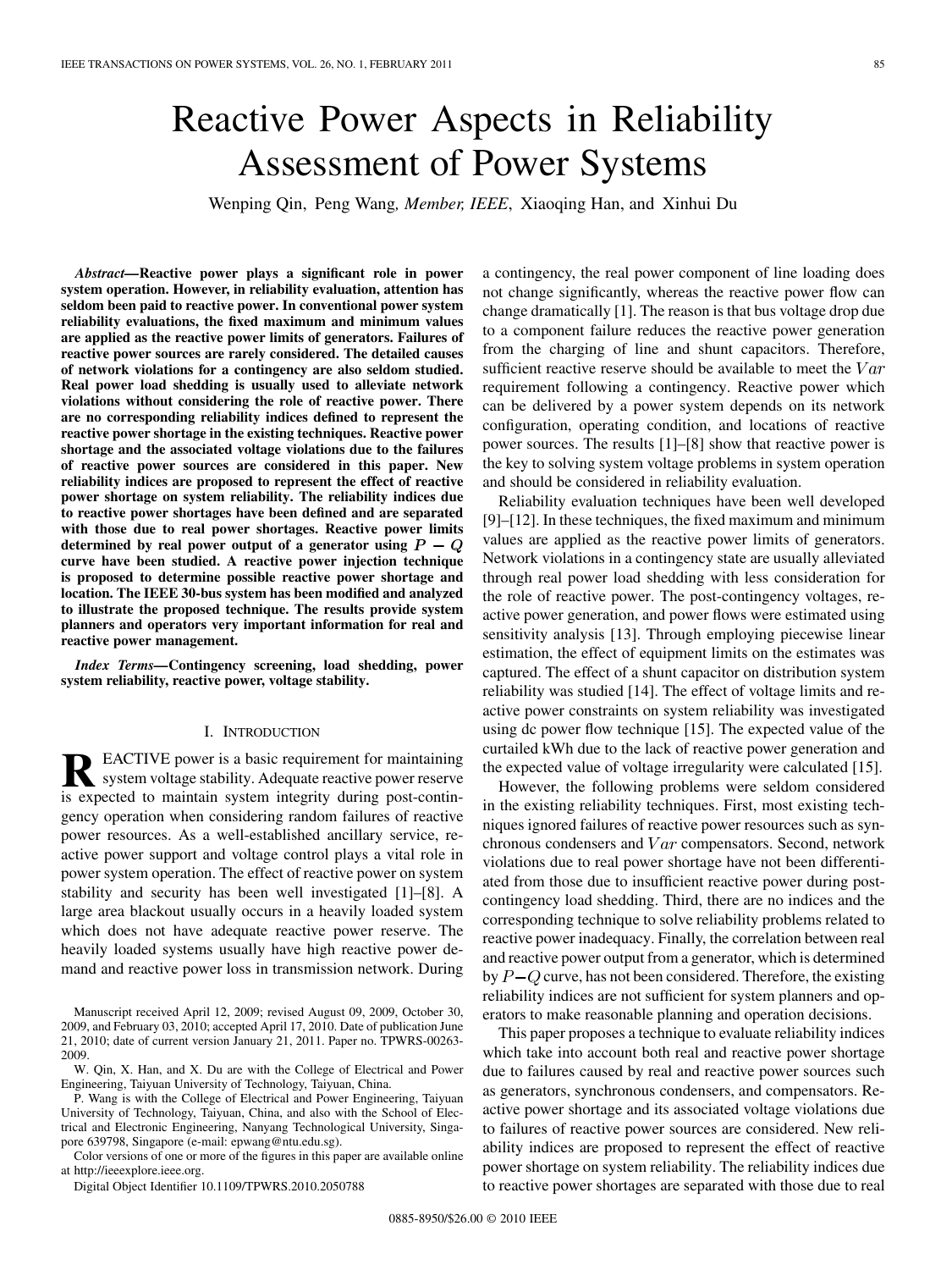power shortages. A reactive power injection technique is proposed to determine reactive power shortage and location. Reactive power limit of a generator determined based on its real power output have been studied using  $P - Q$  curve.

Section II briefly reviews the reactive power issues related to power system reliability. The voltage set point for load shedding is also discussed. In Section III, the basic reliability model for a component including reactive power source is introduced. Reliability indices related to real and reactive power are defined. The contingency filtering technique for reliability evaluation is also discussed. The reliability evaluation technique is proposed in Section IV. The load shedding and reactive power injection methods including both real and reactive power shortages are also introduced. The modified IEEE 30-bus system has been analyzed using the proposed techniques and the results are presented in Section V. Section VI concludes the paper.

## II. REACTIVE POWER ISSUES

#### *A. Reactive Power Characteristics*

There are three aspects that differentiate reactive power from active power in power system operation and should be considered in reliability evaluation. First, it is not efficient to transfer reactive power over a long distance because reactive power losses in transmission lines are significant and bus voltage is very sensitive to reactive power. Therefore, reactive power shortage is usually compensated locally in weakly connected grids. Second, the major role of reactive power is to maintain voltage stability/security of power systems. Therefore, the effect of reactive power on system reliability in terms of energy not supplied is indirect and should be calculated based on reactive power shortage and voltage violations. Finally, the reactive power losses change with system configuration and operation conditions [7], [8]. Reactive power requirements for voltage restoration after a contingency are heavily dependent on reactive power reserve distributions in a power system. In order to reasonably determine the real and reactive power dispatch and post-contingency load shedding, the characteristics of real and reactive power corresponding to bus voltage and their correlation have to be considered. The characteristics of real and reactive power have been comprehensively studied [16]–[18]. The  $P - V$ ,  $Q - V$ , and  $P - Q$  curves which show the coupling among active power, reactive power, and voltage are considered in real and reactive power dispatch and load shedding in this paper.

#### *B. Under-Voltage Control and Load Shedding*

Bus voltage stability is a very important issue in power system operation and should be considered in reliability evaluation. There are the existing techniques to solve voltage stability problems caused by reactive power shortage. In general, preventive or corrective control can mitigate the voltage problems. The preventive control aims to prevent voltage instability before it actually occurs, whereas the corrective control is to stabilize a post-contingency severe system through actions such as compensation reactors switching, generator voltage pick-point increasing, secondary voltage control and generation re-dispatch, etc. Under-voltage load shedding is the last resort to solve severe voltage problems and is used in this paper to determine the load curtailments caused by reactive power shortage [19]–[21]. The



Fig. 1. Two-state model of a component.

10% post-voltage deviation below the lowest normal voltage (95%) is accepted when considering up to the second order contingencies based on [22]–[24]. Both 0.85 pu and 0.9 pu are used as the voltage set points for load shedding in this paper.

#### III. RELIABILITY INDICES AND CONTINGENCY SCREENING

#### *A. Component Reliability Model*

A system component such as a generator, a transmission line, or a reactive power compensator can be represented using the two-state reliability model [25] as shown in Fig. 1. The availability  $\Lambda$  and unavailability  $U$  of a component can be calculated based on its failure rate  $\lambda$  and repair rate  $\mu$  using the following equations:

$$
A = \frac{\mu}{\lambda + \mu} \tag{1}
$$

$$
U = \frac{\lambda}{\lambda + \mu}.\tag{2}
$$

## *B. System Reliability Parameters*

Ù

j

For a power system with  $N$  independent components, the state probability  $p_i$ , the departure rate  $\lambda_i$ , the frequency  $F_i$ , and the total system available real power capacity  $P_i$  for state i with  $M$  failed components can be determined using the following equations:

$$
p_i = \prod_{j=M+1}^{N} A_j \prod_{j=1}^{M} U_j
$$
 (3)

$$
\lambda_i = \sum_{i=1}^{N} \lambda_j + \sum_{i=1}^{M} \mu_i \tag{4}
$$

$$
F_i = p_i \lambda_i
$$
\n
$$
F_i = p_i \lambda_i
$$
\n(5)

$$
P_i = \sum_{k=1}^{Ngi} P_k \tag{6}
$$

where  $A_i, U_i, \lambda_i$ , and  $\mu_i$  are the availability, the unavailability, the failure rate, the repair rate of component j, respectively,  $P_k$ is the real power capacity of generator  $k$ , and  $Nqi$  is the number of available generators in the system for state  $i$ . It should be noted that the state probability have to be adjusted for a common cause failure.

# *C. Reliability Indices*

In order to provide reliability information on both system real and reactive power for system planners and operators, the expected real and reactive power load curtailments due to real power shortages are defined as  $ELC<sub>P</sub>$  and  $EQC<sub>P</sub>$ , respectively. The expected real and reactive power load curtailments due to reactive power shortage or voltage violations are defined as  $ELC_Q$  and  $EQC_Q$ , respectively. The expected energy not supplied due to the real power and reactive power shortages are represented by  $EENS_P$  and  $EENS_Q$ , respectively. The